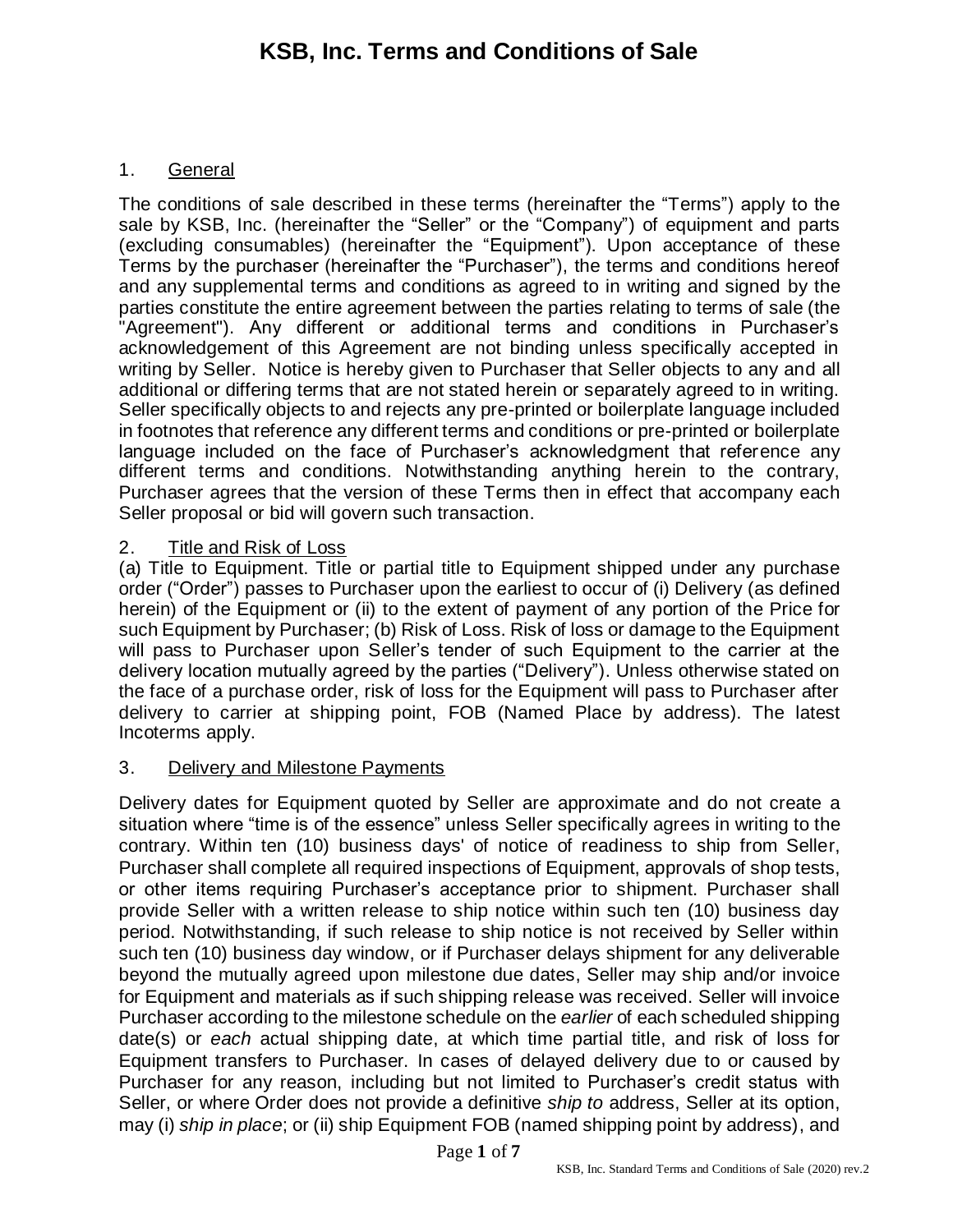charge Purchaser for storage of Equipment until Equipment is shipped at Purchaser's risk and expense to delivery point. Purchaser shall reimburse Seller for all costs incurred in connection with such delay in shipping, including but not limited to all costs of storage, maintenance and insurance, as well as any added costs for delayed shipping.

# 4. Force Majeure

The Parties understand that the full effects from the worldwide outbreak of the COVID-19 pandemic remain unknown at the time of preparing this bid or signing this order, and may directly or indirectly impact the supply of goods and performance of services and their respective delivery or performance dates. Accordingly, the Parties agree that any such consequences from COVID-19 or other such pandemics continue to be unpredictable, and such pandemic consequences generally constitute events of Force Majeure. Should such consequences be realized during the bid process or the life of the order that affect Seller's ability to deliver goods or perform services within the respective delivery or performance dates, Seller will issue a notice in accordance with the agreed provisions on Force Majeure and the respective consequences of Force Majeure shall apply.

Seller will not be liable for loss, damage, detention, or delay due to war, acts of terror or terrorism, riots, civil insurrection or acts of the common enemy, fire, flood, strikes or other labor difficulty, acts of civil or military authority including, without limitation, changes in governmental laws, orders, priorities or regulations including such acts that hinder Seller's performance due to tariff increases or other market changes, acts of Purchaser, embargo, car shortage, wrecks or delay in transportation, inability to obtain necessary labor, materials or manufacturing facilities from unusual sources, or any other causes beyond the reasonable control of Seller, including but not limited to supply chain limitations from epidemics or pandemics such as COVID-19. In the event of delay in performance due to any such cause, the date of delivery or time for completion will be adjusted to reflect the actual length of time as may be necessary to properly reflect the delay. Purchaser's acceptance of Equipment will constitute a waiver of any claims for delay.

# 5. Price

Except as otherwise specifically quoted by Seller, Seller's prices are firm for thirty (30) days from date of quotation, after which Seller reserves the right to adjust all prices (i) applicable to Equipment not released to production within thirty (30) days of receipt of Purchaser's Order; and/or (ii) applicable to Equipment where Purchaser requests delivery other than within the quoted lead time.

# 6. Payments

The prices specified are in U.S. currency. Payment is due net thirty (30) days from date of invoice. Late fee of 1.5% per month or the highest rate allowed by law, whichever is lower, will be assessed on any unpaid balance. If Seller commences litigation or employs attorneys and/or a collection agency in order to secure payment of any sums due, Purchaser agrees to pay reasonable attorney's fee and/or collection fees in addition to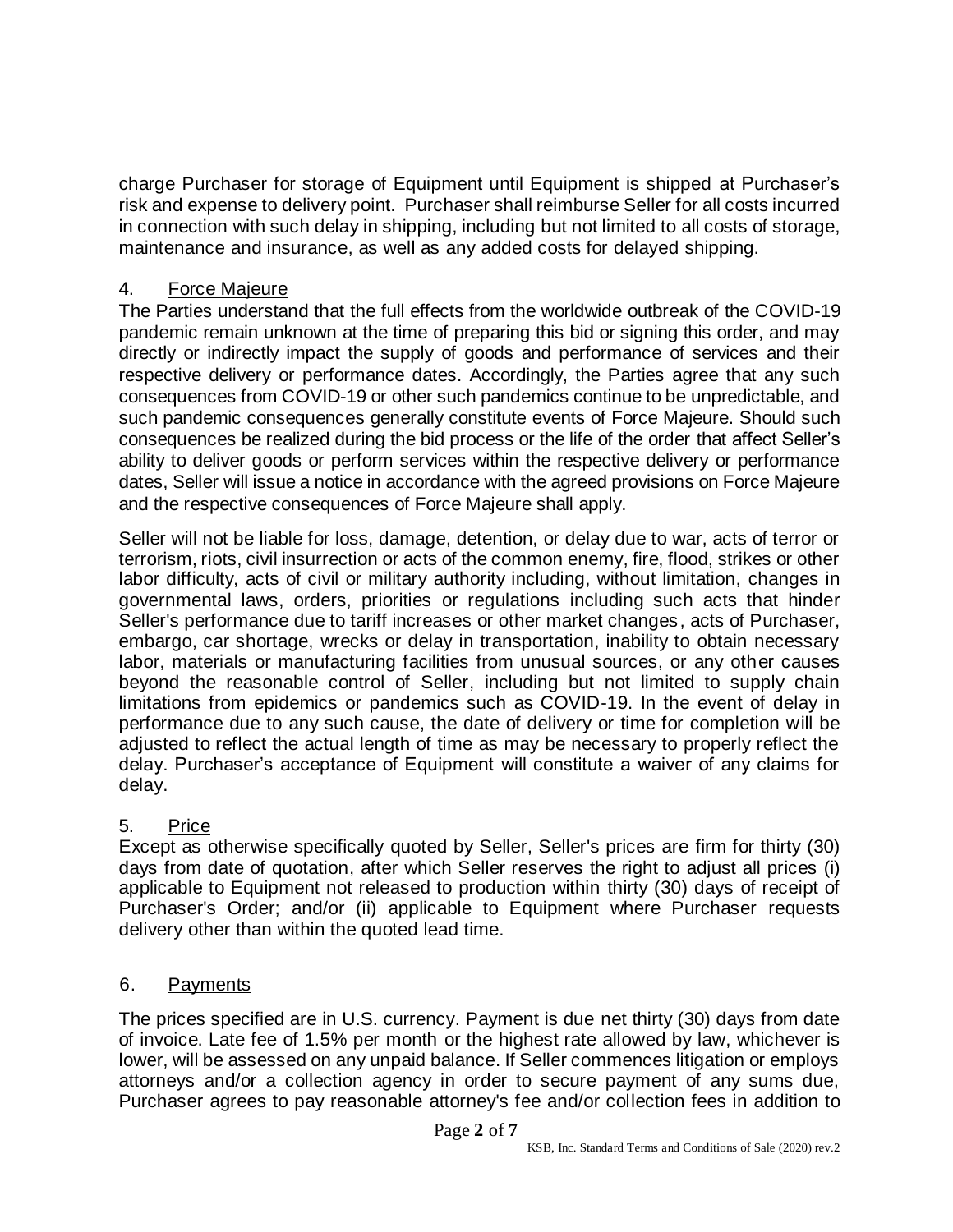all other sums due. Seller shall invoice for and Purchaser agrees to pay pro rata payments for partial shipments. If delivery is prevented or postponed at Purchaser's request, or because of any other cause set forth specifically or by implication in Paragraph 3 above, then all dates of payment related to delivery will relate instead to the date of completion of manufacture. Storage of Equipment for any reason after readiness to ship will be at Purchaser's expense and risk. When in the opinion of Seller the financial condition of Purchaser renders it necessary, Seller may require cash payment or satisfactory security before shipment.

### 7. Taxes and Fees

The price does not include any Federal, State or local property, license, privilege, sales, use, excise, tariff, gross receipts or other like taxes or fees which may be now or hereafter applicable to, measured by, or imposed upon or with respect to this transaction, the Equipment, its sale, its value, or its use, or any services performed in connection therewith. Purchaser agrees to accept any pass-through tariff increases imposed by law after the Effective Date of the Order.

Such taxes will be itemized separately to Purchaser, who will make prompt payment to Seller. If applicable, Purchaser shall provide a valid exemption certificate to Seller. If an exemption certificate previously accepted by Seller is not recognized by the governmental taxing authority involved, Purchaser agrees to promptly reimburse Seller for any taxes addressed by such exemption certificate which Seller nonetheless is required to pay.

# 8. No Setoffs

Purchaser and Seller shall perform their obligations under this Agreement without setoff, deduction, recoupment or withholding of any kind for amounts owed to or payable by Seller, whether relating to Seller's or Seller's Affiliates' breach, bankruptcy or otherwise and whether under this Agreement, any Purchase Order, or any other agreement between (a) Purchaser or Purchaser's customer or any of its or their Affiliates and (b) Seller or any of its Affiliates, or otherwise.

# 9. Cancellation

Seller and Purchaser may each terminate this Agreement for convenience at any time by providing and delivering at least four (4) weeks advance written notice of such termination to the other party without being obliged to give reasons for said termination. In cases of termination for Purchaser's convenience, Seller shall be entitled to payment of the contract price for all work performed or partly performed up to the date of Seller's receipt of written notice of termination as well as all costs incurred by Seller in connection with the termination (including any costs Seller reasonably incurred in the expectation of completing the whole order for the Equipment) and the costs of demobilization. Payment shall be calculated according to Seller's Cancellation Curve, attached hereto as Appendix A and incorporated by reference.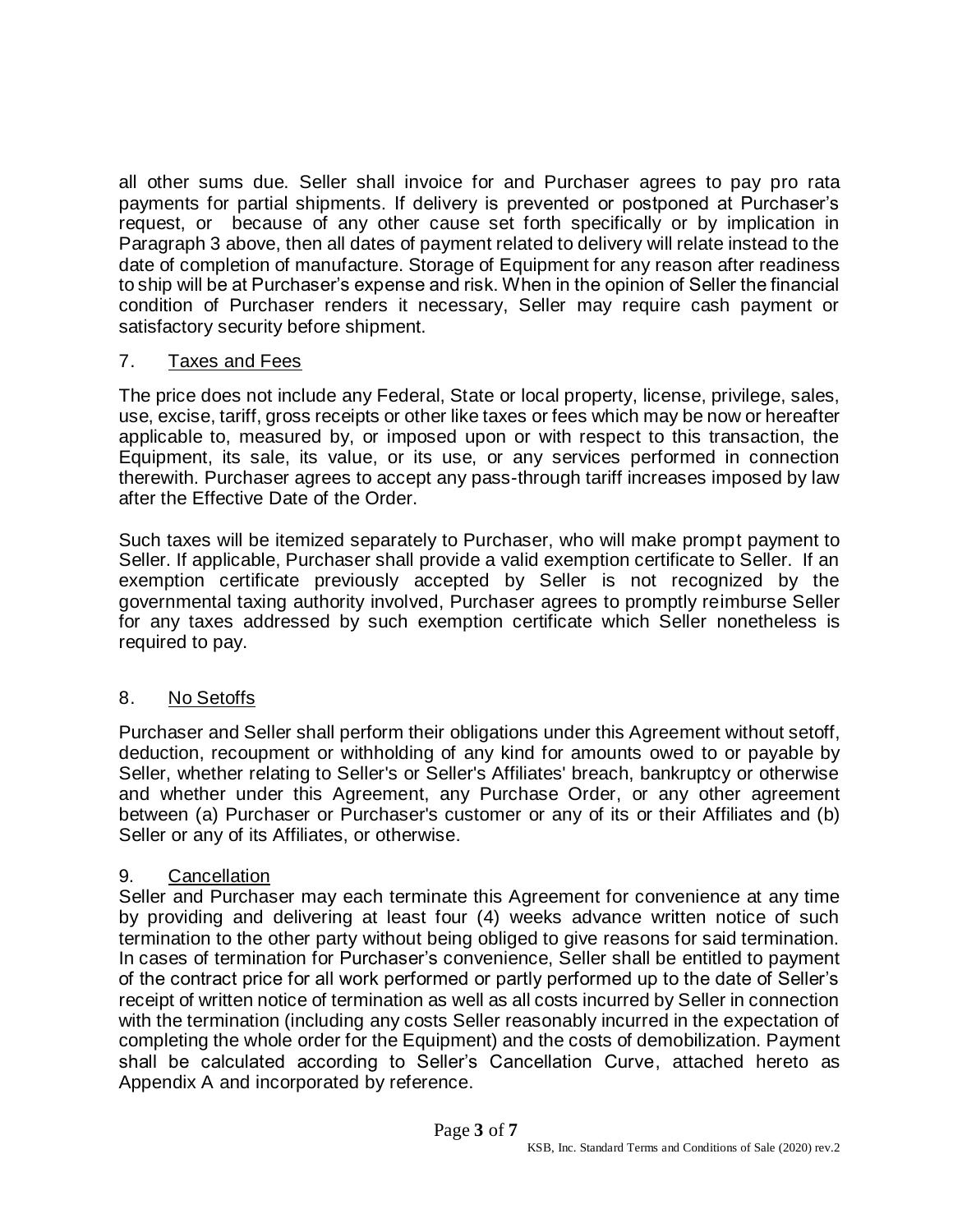#### 10. Warranty

Subject to the limitation of liability hereinafter set forth in Paragraph 11 or as otherwise described in the express terms of any separate written warranty issued by Seller for the Equipment, Seller warrants that the Equipment manufactured by it and delivered hereunder will be free of defects in material and workmanship for a period of twelve (12) months from the date of placing Equipment in operation or eighteen (18) months from the date of initial shipment, whichever shall occur first. If any Equipment shall fail to conform to this Warranty, Purchaser, using Seller's approved Warranty Claim form, shall deliver written claim of Warranty to Seller within thirty (30) days of discovery of such nonconformance (but in no event later than the aforementioned 12 month or 18 month period). Upon receipt of a provisional purchase order from Purchaser, KSB's Warranty Manager will deploy resources to validate such claim within a reasonable grace period of receipt of Purchaser's provisional purchase order. Purchaser agrees to provide documentation and data in support of its claim(s) as requested by KSB. Seller will correct such nonconformity, by suitable repair to such Equipment or, at Seller's option, by furnishing a replacement part FOB point of shipment, provided (i) Purchaser's account with Seller is current; Purchaser (ii) has included all cables with Equipment and cleaned observable environmental, biological or otherwise known hazardous materials from Equipment, to restore its "as shipped" condition prior to installation; (iii) has installed, maintained and operated such Equipment in accordance with good industry practices; and (iv) has complied with specific recommendations of Seller. The warranty period for repaired or replaced Equipment shall extend for a period of six (6) months beyond the date the repair or replacement work is completed or to the end of the original warranty period, whichever occurs later. Seller shall not be responsible for any *in and out* costs, and Purchaser shall be responsible for free and clear access. Accessories or equipment furnished by Seller but manufactured by others, will carry whatever warranty the manufacturers have conveyed to Seller and which can be passed on to Purchaser subject to the disclaimers by Seller expressly set forth in this Paragraph 10. Seller will not be liable for any repairs, replacements, or adjustments to the Equipment performed by Purchaser or any party hired by Purchaser, and only for any direct, out of pocket costs incurred by Purchaser to affect such repairs, replacements or adjustments to the Equipment, performed with Seller's prior written approval. Any such work on Equipment done by Purchaser or by third parties without pre-approval by Seller shall be at Purchaser's cost and expense and shall void Seller's Warranty under this Paragraph 10. At resolution of Purchaser's validated Warranty Claim, KSB's Warranty Manager will (i) void the provisional purchase order or (ii) adjust the provisional purchase order as needed to cover Seller's deployed resources, parts, supplies or materials outside the scope of Seller's warranty.

Seller's Warranty specifically excludes the effects of corrosion, erosion and normal wear and tear. Seller makes no performance warranty unless specifically stated within its proposal. In the event performance warranties are expressly included, Seller's sole obligation will be to correct in the manner and for the period of time provided above.

THE WARRANTIES MADE HEREIN BY SELLER ARE IN LIEU OF ANY AND ALL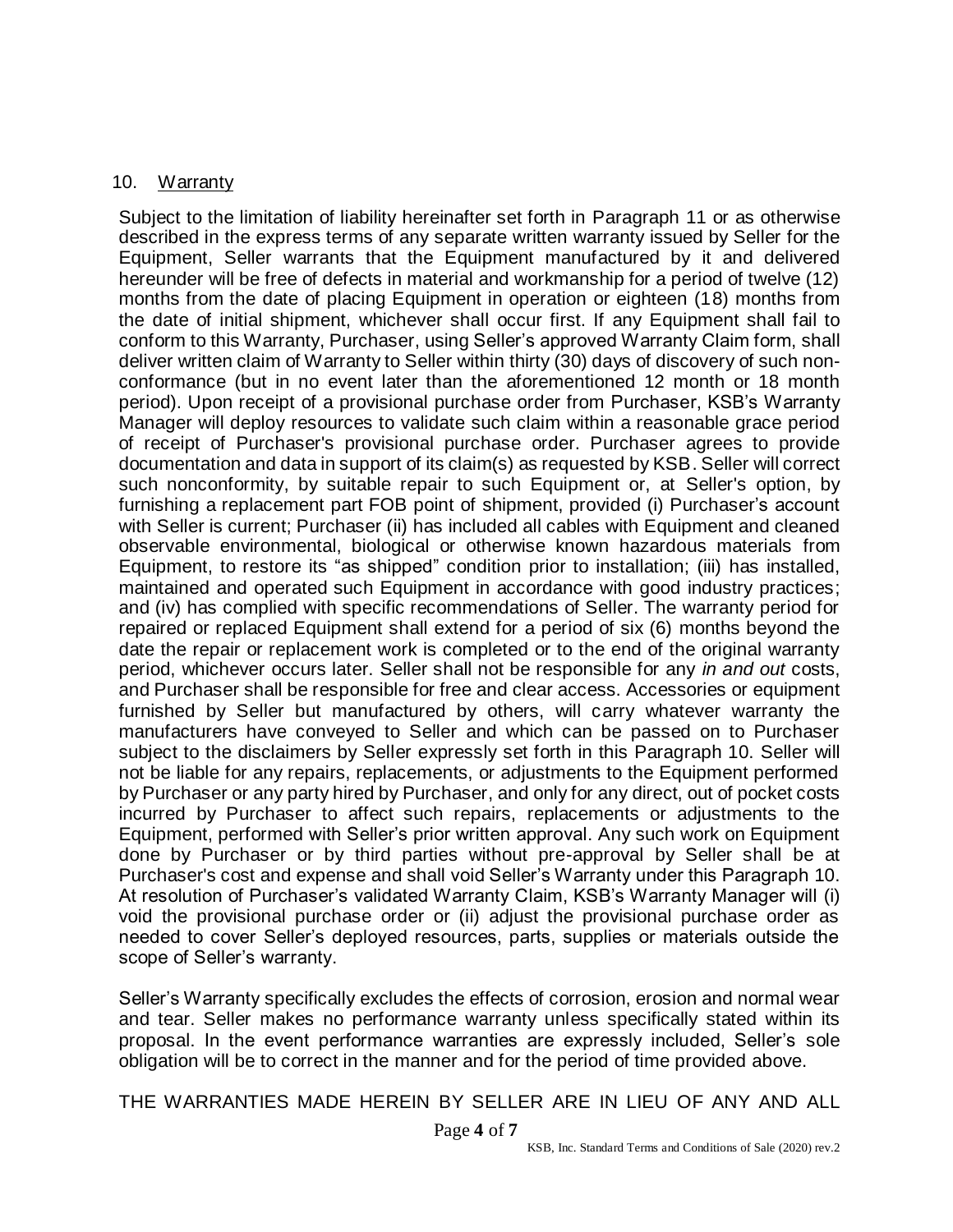OTHER WARRANTIES, EXPRESS, STATUTORY OR IMPLIED BY PURCHASER. SELLER DISCLAIMS ANY AND ALL WARRANTIES OF MERCHANTABILITY OR FITNESS FOR A PARTICULAR PURPOSE.

#### 11. Limitation of Liability

Notwithstanding anything contained in this Agreement to the contrary, the liability of Seller hereunder, irrespective of the legal grounds (e.g. delay, breach, warranty, indemnity, torts) and including its agents, servants, subcontractors and suppliers, shall be limited as follows: Purchaser's remedies set forth herein are exclusive, and the total liability of Seller with respect to these conditions or the Equipment furnished hereunder, in connection with the performance or breach thereof, or from the manufacture, sale, delivery, installation, repair or technical assistance covered by or furnished under this contract, whether based on contract, warranty, negligence, indemnity, strict liability or otherwise, will in no event exceed the purchase price of the component in the unit of equipment, material or part, or hourly rate for the affected services, upon which such liability is based.

IN NO EVENT SHALL SELLER BE LIABLE-WHETHER OR AS A RESULT OF BREACH OF CONTRACT OR WARRANTY OR BY WAY OF INDEMNITY OR OTHERWISE- FOR ANY LOSS OF REVENUE, LOSS OF USE, LOSS OF TIME, INCONVENIENCE, COSTS OF CAPITAL, COMMERCIAL LOSS, COSTS CONNECTED WITH THE INTERRUPTION OF OPERATION, OR ANY FURTHER SPECIAL, INDIRECT, CONSEQUENTIAL, OR PUNITIVE DAMAGE.

However, this section shall not relieve Seller of its obligations under the Purchase Order to repair or replace its defective or deficient equipment under warranty, subject to the requirements of this Paragraph 11, in accordance with Seller's scope of supply.

### 12. Limitation upon Actions

Any lawsuit brought by Purchaser to enforce any claim or alleged claim against Seller under these conditions or with respect to the Equipment, to which these conditions relate, must be commenced within one (1) year after the alleged cause of action against Seller has accrued, notwithstanding a longer applicable statute of limitations under the law.

#### 13. Amendments

No Sales Agent or Sales Representative or any other person is authorized to modify, extend or enlarge these Terms without the prior written consent of Seller.

Notwithstanding anything herein to the contrary, only written agreement signed by Purchaser and Seller will amend these Terms.

#### 14. Governing Law

These Terms shall be construed in accordance with the laws of the Commonwealth of Virginia, and the respective rights and obligations of Purchaser and Seller will be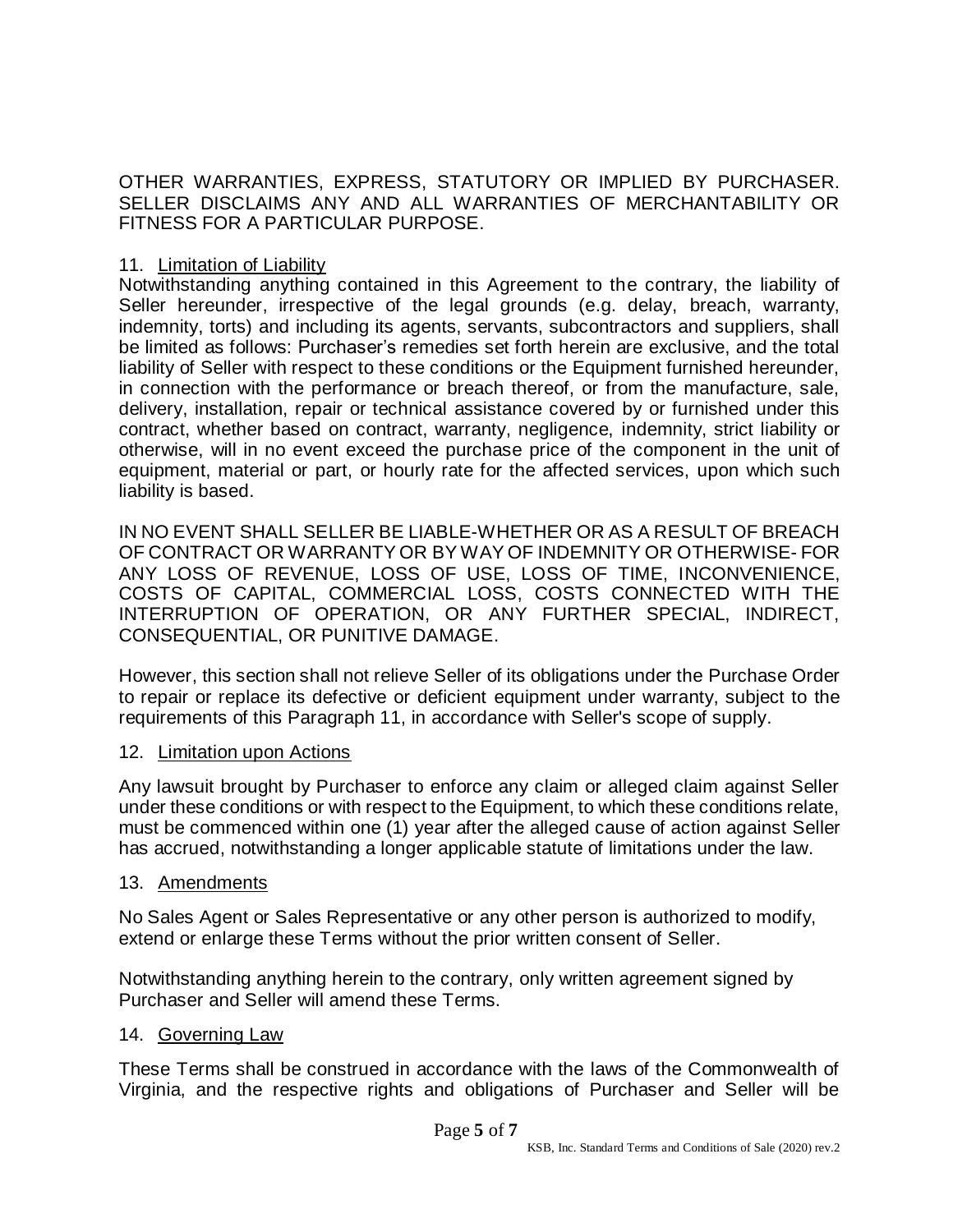governed by the laws of the Commonwealth of Virginia. Any action or other proceeding brought by a party to this transaction arising from or related to Equipment, this transaction, or this Agreement shall be instituted solely in the Circuit Court of Henrico County, Virginia, or the United States District Court for the Eastern District of Virginia, Richmond Division. Seller, Purchaser and their lawful assigns agree to submit to the jurisdiction of these courts for such proceedings.